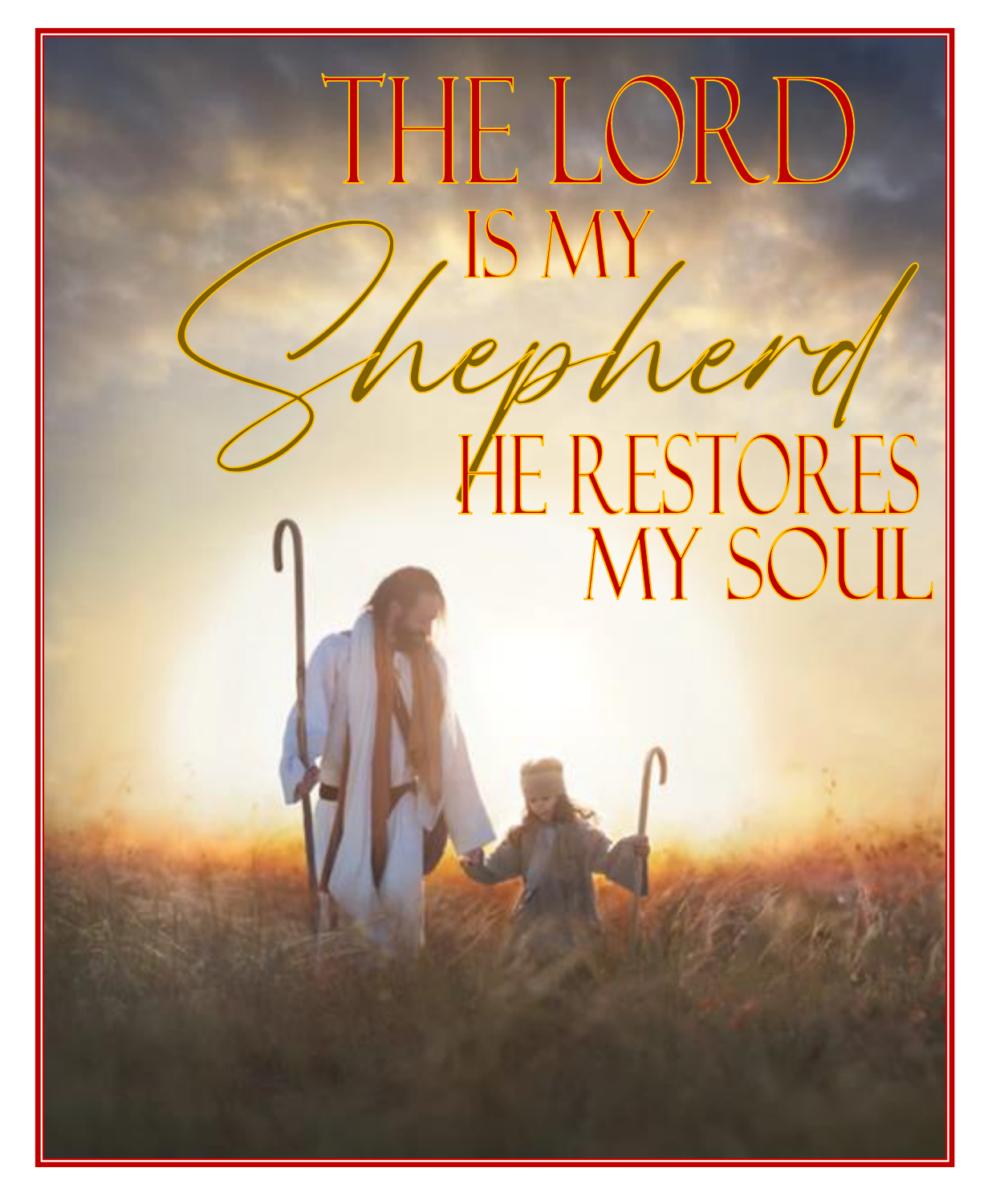

Serving the Portland Area with the Means of Grace and as a family of believers for over 110 years… as a church, school, preschool, mission, and ministry.

**Church Campus:** 7610 NE Fremont Street, Pastor – Pastor Thad Bitter (503 .290.6316– call /text) **School Campus:** 2252 SE 92nd Street, Principal - Justin Eternick (920.988.1999 – call /text) **Preschool:** 2252 SE 92nd Street, ECE Director Tammy Godish (503.312.4230 – call /text)

# The Fifth Sunday of Easter May  $15^{th}$ , 2022

# *Grace* ~ *"I am not ashamed of the gospel..."*



 When it comes to the truth of Scripture, there is no room for compromise. The Bible is the book we live by… for life now and for life forever. We accept the Bible as the pure Word of God. We believe that our only Savior is Jesus Christ, the sinless Son of God, who was crucified, died, and was buried but rose again to open the door to heaven for everyone who believes in him.

## *Grace* ~ *"These are written that you may believe..."*



 Grace Lutheran Church has served the Portland area for over 100 years by faithfully preaching and teaching the timeless truth of God's Word. We believe that God uses the timeless message of Word and Sacraments to bring souls into his care. This is a message that we share here and around the world through our affiliation with the Wisconsin Evangelical

Lutheran Synod (WELS).

## *Grace* ~ *"Therefore go and make disciples of all nations…"*



 Grace Lutheran Church exists to win souls by joyfully proclaiming the truth of God's grace through Christ, to nurture believers in growing in faith and lives of Christian service, and to join together in worship and praise. *"But grow in the grace and knowledge of our Lord and Savior Jesus Christ. To him be the glory both now and forever! Amen." 2 Pt. 3:18*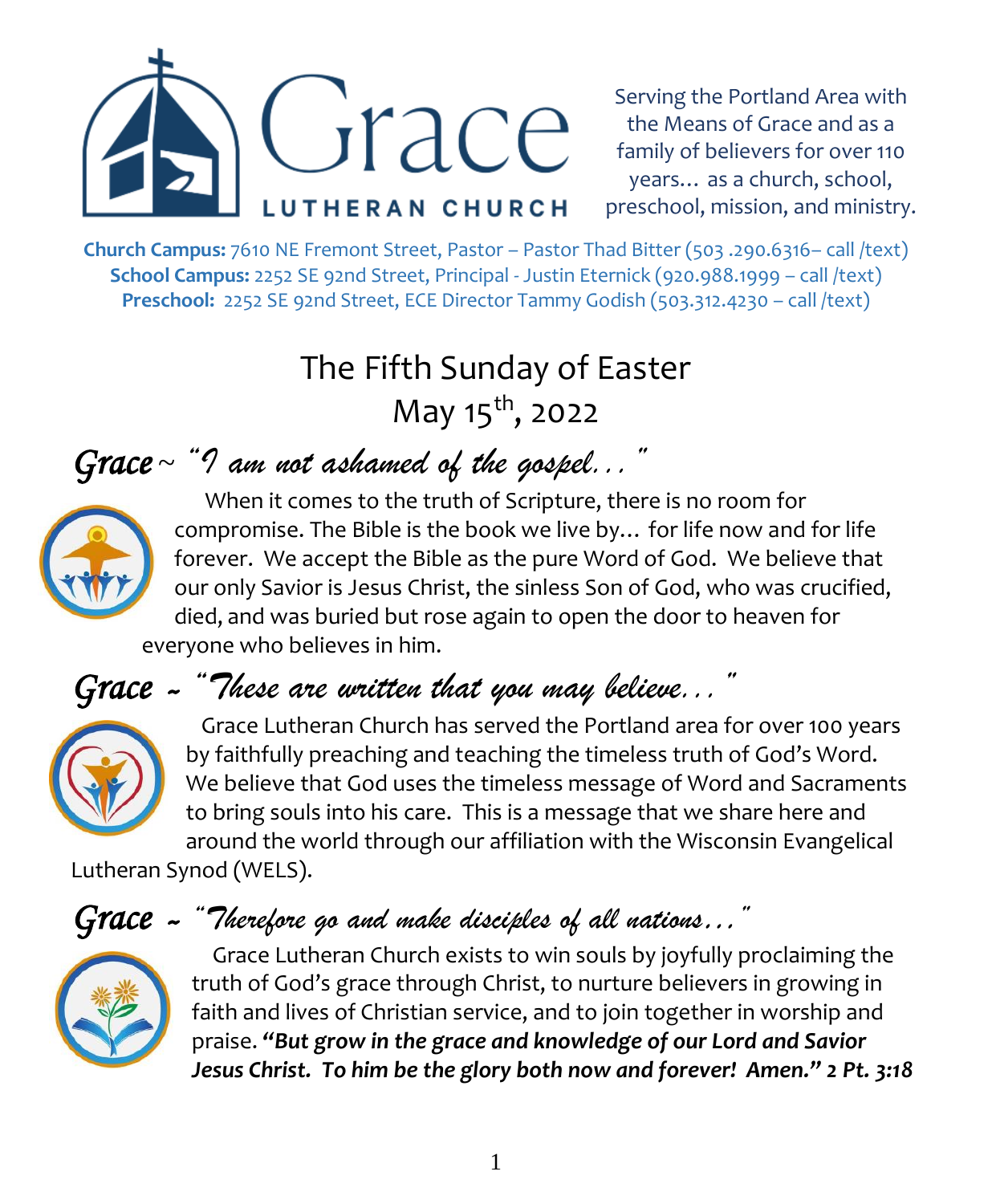#### **INVOCATION**

- M: In the name of the Father and of the Son and of the Holy Spirit.
- **C:** CW21 #573 (1): "Jesus, Your Blood and Righteousness"

*Jesus, your blood and righteousness My beauty are, my glorious dress; Mid flaming worlds, in these arrayed, With joy shall I lift up my head.*

### **CONFESSION**

- M: Dear friends, let us approach God with a true heart and confess our sins, asking him in the name of our Lord Jesus Christ to forgive us.
- **C: Lord of life, I confess that I am by nature dead in sin. For faithless worrying and selfish pride, for sins of habit and sins of choice, for the evil I have done and the good I have failed to do, You should cast me away from your presence forever. O Lord, I am sorry for my sins. Forgive me, for Jesus' sake.**
- **C:** CW21 #573 (3)

*Lord, I believe your precious blood, Which at the very throne of God Forever will for sinners plead, For me --e'en for my soul --was shed.*

### **ABSOLUTION**

- M: Christ has died. Christ is risen. Christ will come again. In his great mercy, God made us alive in Christ even when we were dead in our sins. Hear the word of Christ through his called servant: I forgive you all your sins in the name of the Father and of the Son and of the Holy Spirit.
- **C:** CW21 #573 (2):

*Bold shall I stand in that great day Who can a word against me say? Fully through you absolved I am From sin and fear, from guilt and shame.*

- M: In peace, let us pray to the Lord. For the well-being of all people everywhere, that they may receive from you all they need to sustain body and life, hear our prayer, O Lord.
- **C:** CW21 #573 (4):

*Lord, I believe were sinners more Than sands upon the ocean shore, You have for all a ransom paid, For all a full atonement made.*

M: For the spread of your life-giving gospel throughout the world, that all who are lost in sin may be brought to faith in you so they too may one day live in heaven with you, hear our prayer, O Christ.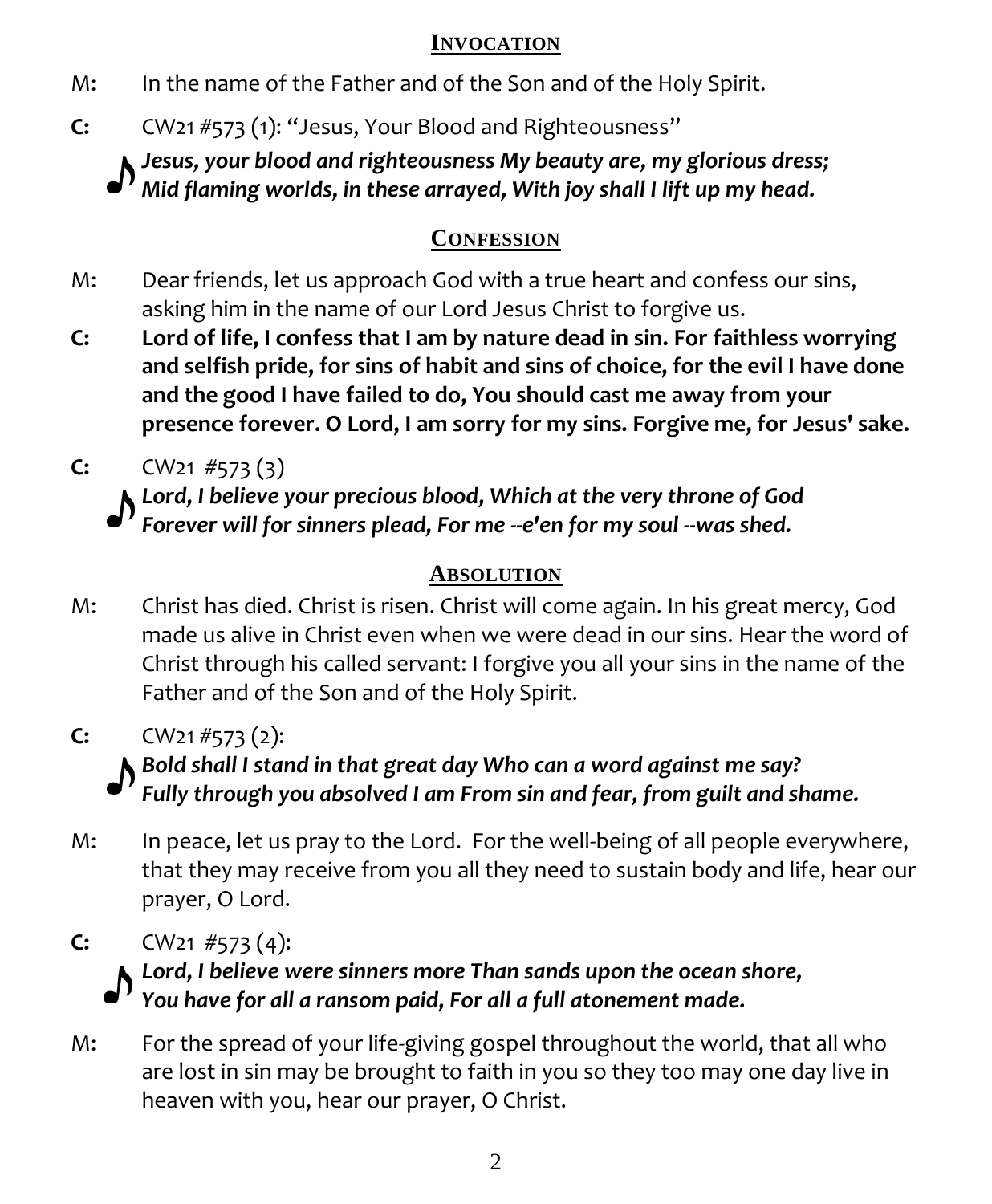**C:** CW21 #573 (5):



*When from the dust of death I rise To claim my mansion in the skies, E'en then this shall be all my plea: Jesus has lived and died for me.*

M: For patience and perseverance in this life, that we may not lose the hope of heaven as we await your return, hear our prayer, O Lord.



*Jesus, be worshiped endlessly! Your boundless mercy has for me, For me and all your hands have made, An everlasting ransom paid.*

### **PRAYER OF THE DAY**

- M: O God, you form the minds of your faithful people into a single will. Make us love what you command and desire what you promise, that among the many changes of this world, our hearts may ever yearn for the lasting joys of heaven; through your Son, Jesus Christ our Lord, who lives and reigns with you and the Holy Spirit, one God, now and forever.
- **C: Amen.**

### **THE WORD**

**FIRST LESSON** Ezekiel 34:1-16 *(EHV)*

The word of the LORD came to me.

**<sup>2</sup>** Son of man, prophesy against the shepherds of Israel. Prophesy and say to those shepherds that this is what the LORD God says.

Woe to you, shepherds of Israel, who have been shepherding for themselves. Aren't shepherds supposed to shepherd for the benefit of the sheep? **<sup>3</sup>** You eat the fat.[\[a\]](https://www.biblegateway.com/passage/?search=Ezekiel+34%3A1-16&version=EHV#fen-EHV-21312a) You wear the wool. You slaughter the fattened ones—but you do not shepherd the flock. **<sup>4</sup>** You have not strengthened the weak. You have not healed the sick. You have not bound up the injured. You have not brought back the strays, and you have not searched for the lost. Instead you have abused them with force and with violence. **<sup>5</sup>** So they scattered, because there was no shepherd, and they became food for all the wild animals. My sheep scattered and **<sup>6</sup>**wandered all over the mountains and on every high hill. Over the face of the whole earth, my flock was scattered, with no one looking for them and no one searching for them.

**<sup>7</sup>** Therefore, shepherds, hear the word of the LORD. **<sup>8</sup>**As surely as I live, declares the LORD God, because my flock has become plunder, and because my flock has become food for all the wild animals, because they have no shepherd and my shepherds did not concern themselves about my flock, but the shepherds took care of themselves instead of taking care of my flock, **<sup>9</sup>** therefore, you shepherds, hear the word of the LORD.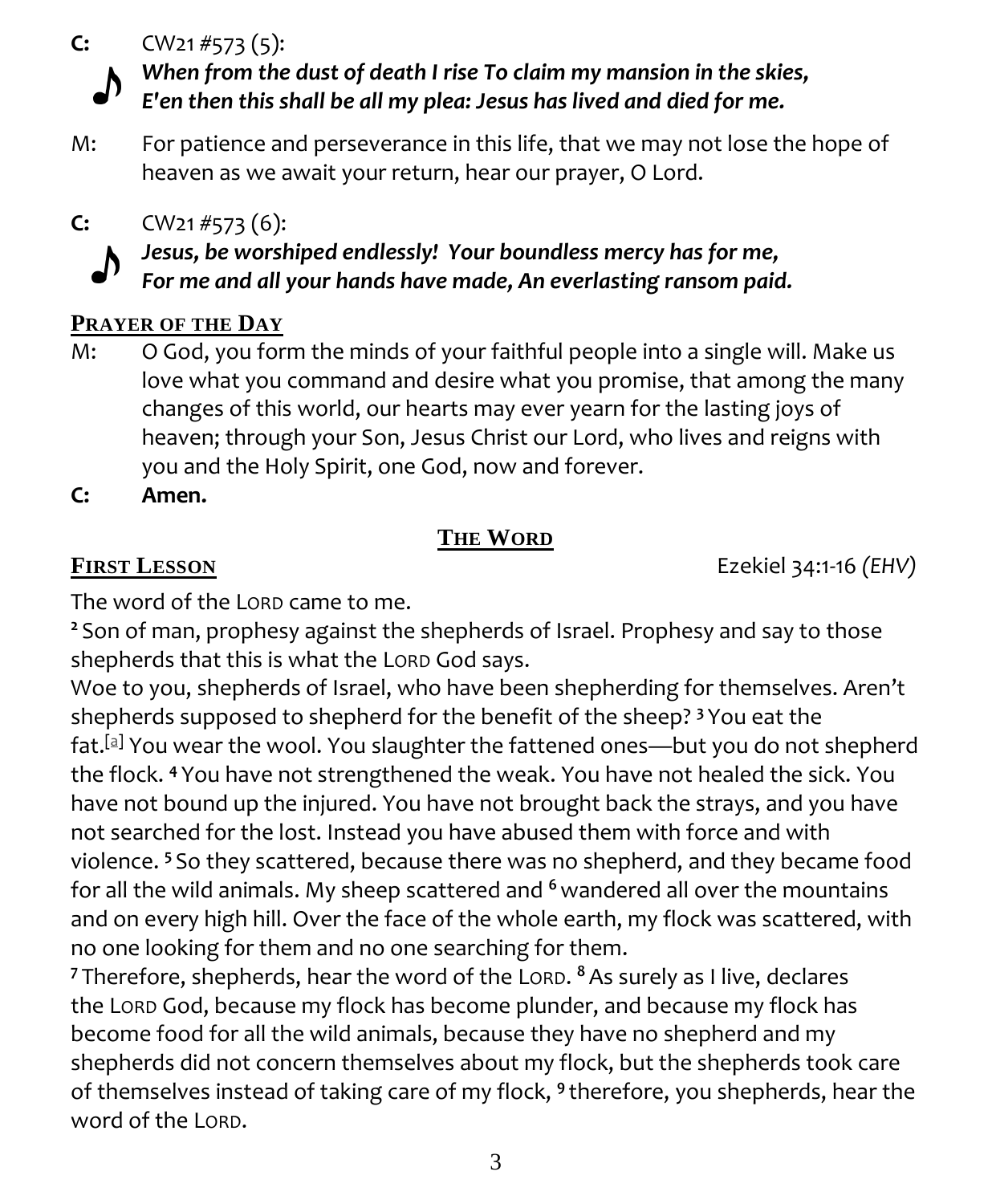**<sup>10</sup>** This is what the LORD God says. I am against the shepherds. Watch! I will remove my flock from their hand. I will remove them from taking care of the sheep, and no longer will those shepherds take care of themselves. I will rescue my flock from their mouths, so that they will no longer be food for them.

**<sup>11</sup>** For this is what the LORD God says. Here I am. I myself will seek the welfare of my flock and carefully search for them. **<sup>12</sup>**As a shepherd searches for his flock when his sheep that were with him have been scattered, so I will search for my flock and rescue them from all the places where they were scattered on a day of clouds and thick darkness. **<sup>13</sup>** I will bring them out from the peoples and gather them from the countries and bring them to their own soil. I will shepherd them on the mountains of Israel, in the valleys, and in all the settlements of the land. **<sup>14</sup>** I will lead them into good pasture, and their grazing land will be on the high mountains of Israel. There they will lie down in good grazing land, and they will pasture on rich pasture on the mountains of Israel. **<sup>15</sup>** I myself will shepherd my flock. I myself will let them lie down, declares the LORD God. **<sup>16</sup>** I will seek the lost. I will bring back the strays. I will bind up the injured. I will strengthen the weak. I will destroy the fat and the strong, and I will shepherd them with justice.

*Christ be my leader by night as by day, Safe through the darkness, for he is the way. Gladly I follow, my future his care; Darkness is daylight when Jesus is there.* 

*Christ be my Savior in calm as in strife; Death cannot hold me, for he is the life. Nor darkness nor doubting nor sin and its stain Can touch my salvation --with Jesus I reign!*

### **THE GOSPEL LESSON** John 10:1-16 *(EHV)*

Amen, Amen, I tell you: Anyone who does not enter the sheep pen by the door, but climbs in by some other way, is a thief and a robber. **<sup>2</sup>** The one who enters by the door is the shepherd of the sheep. **<sup>3</sup>** The doorkeeper opens the door for him, and the sheep listen to his voice. He calls his own sheep by name and leads them out. **<sup>4</sup>**When he has brought out all his own sheep, he walks ahead of them. The sheep follow him because they know his voice. **<sup>5</sup>** They will never follow a stranger, but will run away from him, because they do not know the voice of strangers." **<sup>6</sup>** Jesus used this illustration in speaking to the people, but they did not understand what he was telling them.

**HYMN**:CW21 #518 (1,3): "Christ Be My Leader"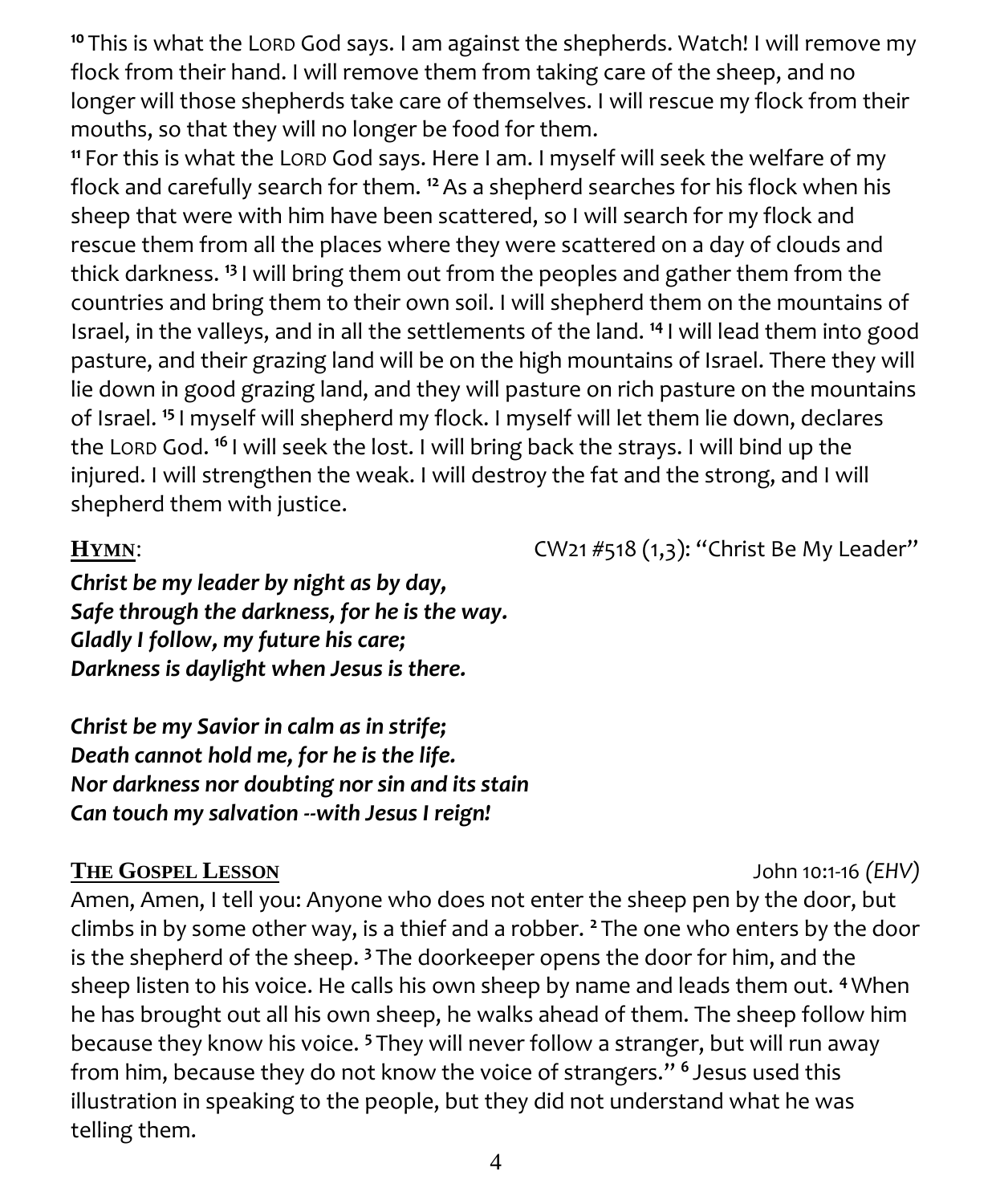**<sup>7</sup>** So Jesus said again, "Amen, Amen, I tell you: I am the door for the sheep. **<sup>8</sup>**All who came before mewere thieves and robbers, but the sheep did not listen to them. **<sup>9</sup>** I am the door. Whoever enters through me will be saved. He will come in and go out, and find pasture.

**<sup>10</sup>** "A thief comes only to steal and kill and destroy. I came that they may have life and have it abundantly.

**<sup>11</sup>** "I am the Good Shepherd. The Good Shepherd lays down his life for the sheep. **<sup>12</sup>** The hired man, who is not a shepherd, does not own the sheep. He sees the wolf coming, leaves the sheep, and runs away. Then the wolf attacks the sheep and scatters them. **<sup>13</sup>** Because he works for money, he does not care about the sheep. **<sup>14</sup>** "I am the Good Shepherd. I know my sheep and my sheep know me **<sup>15</sup>** (just as the Father knows me and I know the Father). And I lay down my life for the sheep. **<sup>16</sup>** I also have other sheep that are not of this sheep pen. I must bring them also, and they will listen to my voice. Then there will be one flock and one shepherd.

*The Lord's my shepherd, I'll not want; He makes me lie in pastures green. He leads me by the still, still waters, His goodness restores my soul.*

*And I will trust in You alone, And I will trust in You alone, For Your endless mercy follows me, Your goodness will lead me home.*

*He guides my ways in righteousness, And He anoints my head with oil, And my cup, it overflows with joy, I feast on His pure delights.*

*And I will trust in You alone, And I will trust in You alone, For Your endless mercy follows me, Your goodness will lead me home.*

*And though I walk the darkest path, I will not fear the evil one, For You are with me, and Your rod and staff Are the comfort I need to know.*

**HYMN OF THE DAY** CW21#554: "The Lord's My Shepherd"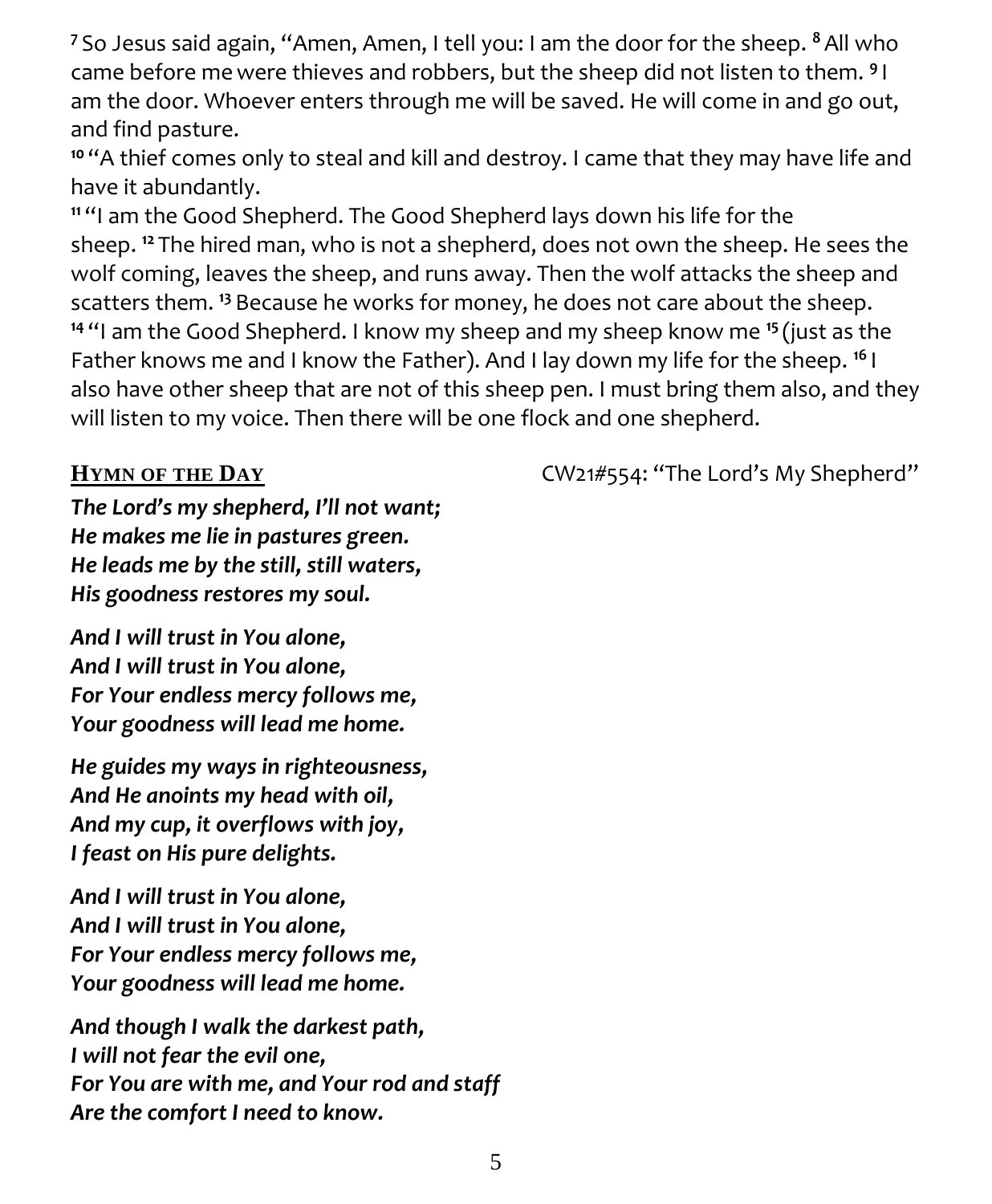*And I will trust in You alone, And I will trust in You alone, For Your endless mercy follows me, Your goodness will lead me home.*

**SERMON** PSALM 23:1,3 *NKJV*

The LORD is my shepherd; I shall not want…**<sup>3</sup>**He restores my soul; He leads me in the paths of righteousness for His name's sake.

#### **THE NICENE CREED**

**We believe in one God, the Father, the Almighty, maker of heaven and earth, of all that is, seen and unseen.** 

**We believe in one Lord, Jesus Christ, the only Son of God, eternally begotten of the Father, God from God, Light from Light, true God from true God, begotten, not made, of one being with the Father. Through him all things were made. For us and for our salvation, he came down from heaven, was incarnate of the Holy Spirit and the virgin Mary, and became fully human. For our sake he was crucified under Pontius Pilate. He suffered death and was buried. On the third day he rose again in accordance with the Scriptures. He ascended into heaven and is seated at the right hand of the Father. He will come again in glory to judge the living and the dead, and his kingdom will have no end.** 

**We believe in the Holy Spirit, the Lord, the giver of life, who proceeds from the Father and the Son, who in unity with the Father and the Son is worshiped and glorified, who has spoken through the prophets. We believe in one holy Christian and apostolic Church. We acknowledge one baptism for the forgiveness of sins. We look for the resurrection of the dead and the life of the world to come. Amen.**

#### **OUR THANKSGIVING**

#### **OUR OFFERING**

*An opportunity to give online can also be used at Paypal.me/GracePortland or by utilizing this QR code:*

### **THE PRAYER OF THE CHURCH**

- **M:** Risen and ascended Lord, in your loving care we can live every day without worrying; no needful thing will you fail to provide:
- **C: The Lord is my shepherd, I shall not be in want.**
- **M:** By your holy word you feed our souls and strengthen our faith. In your gracious forgiveness we are refreshed and restored: